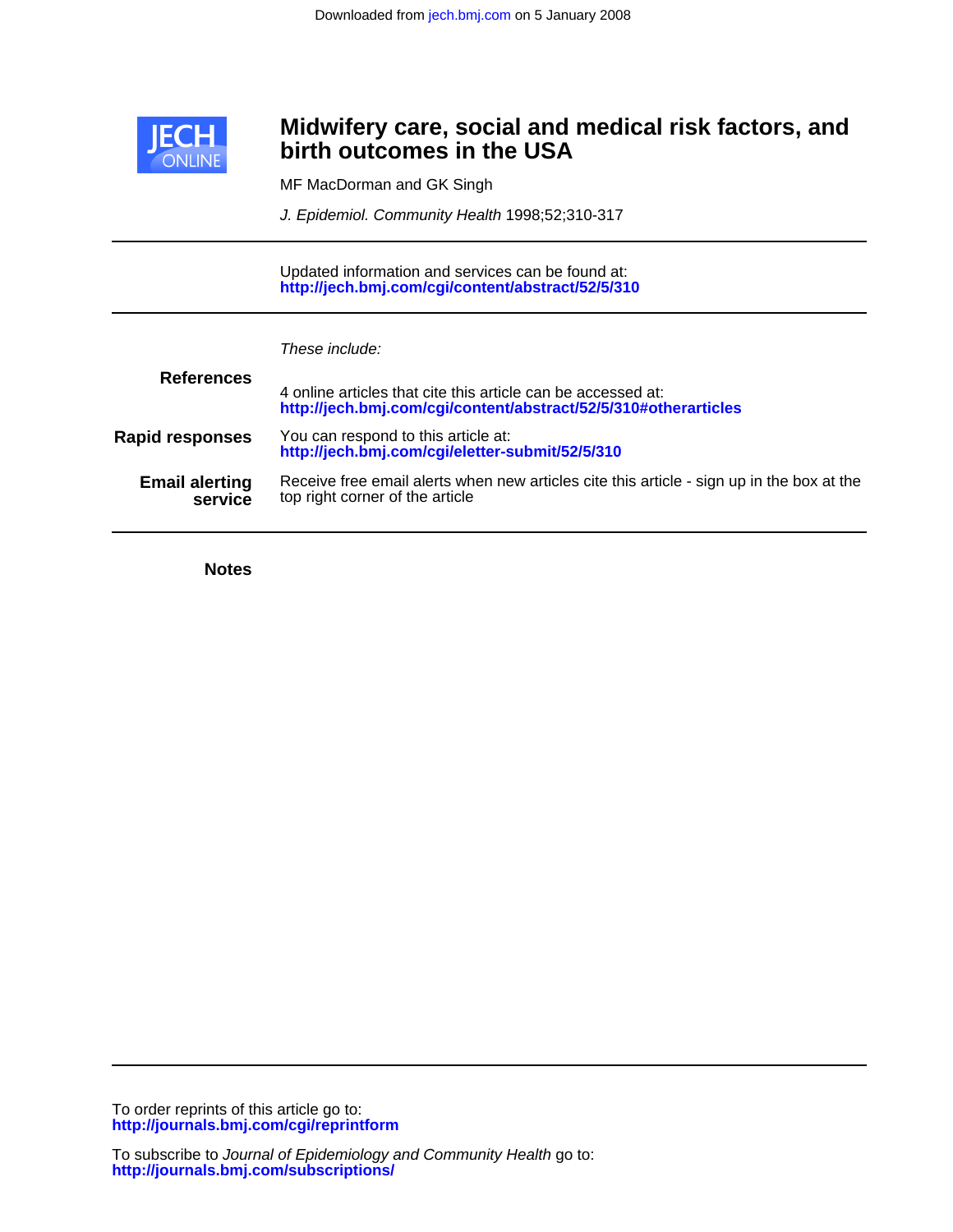# Midwifery care, social and medical risk factors, and birth outcomes in the USA

Marian F MacDorman, Gopal K Singh

## **Abstract**

*Study objective***—To determine if there are significant diVerences in birth outcomes and survival for infants delivered by certified nurse midwives compared with those delivered by physicians, and whether** these differences, if they exist, remain **after controlling for sociodemographic and medical risk factors.**

*Design***—Logistic regression models were** used to examine differences between cer**tified nurse midwife and physician delivered births in infant, neonatal, and postneonatal mortality, and risk of low birthweight after controlling for a variety of social and medical risk factors. Ordinary least squares regression models were** used to examine differences in mean **birthweight after controlling for the same risk factors.**

*Study setting***—United States.**

*Patients***—The study included all singleton, vaginal births at 35–43 weeks gestation delivered either by physicians or certified nurse midwives in the United States in 1991.**

*Main results***—After controlling for social and medical risk factors, the risk of experiencing an infant death was 19% lower for certified nurse midwife attended than for physician attended births, the risk of neonatal mortality was 33% lower, and the risk of delivering a low birthweight infant 31% lower. Mean birthweight was 37 grams heavier for the certified nurse midwife attended than for physician attended births.**

*Conclusions***—National data support the findings of previous local studies that certified nurse midwives have excellent birth outcomes. These findings are discussed in light of differences between certified nurse midwives and physicians in prenatal care and labour and delivery care practices. Certified nurse midwives provide a safe and viable alternative to maternity care in the United States, particularly for low to moderate risk women.**

(*J Epidemiol Community Health* 1998;**52**:310–317)

Currently the United States ranks 22nd in the world in infant mortality, behind such other countries as Japan, Singapore, Finland, Sweden, and Switzerland. In 1992, the infant mortality rate for number one ranked Japan was 4.5 infant deaths per 1000 live births, nearly half the rate of 8.5 for the United States.<sup>1</sup>

Despite skyrocketing health care expenditures for obstetric and neonatal care (estimated at \$26.5 billion in 1987,<sup>2</sup> up from \$16 billion in 1985<sup>3</sup>), numerous barriers in access to prenatal and perinatal care still exist for many pregnant women.<sup>3-5</sup> This is reflected in the fact that only 76% of women in 1991 began prenatal care in the first trimester, a proportion that had been essentially unchanged since 1979.<sup>6</sup> This proportion increased to 80% in 1994.<sup>7</sup> Many studies have focused on ways to reduce the infant mortality rate in the US while controlling costs, expanding coverage, and improving the quality of prenatal and perinatal care. $2-5$ 

A number of studies have advocated the increased involvement of midwives in US maternity care, as women whose pregnancies are managed by midwives generally receive excellent care with lower rates of costly medical interventions such as caesarean section, vacuum and forceps deliveries, induction of labour, ultrasound, and continuous fetal monitoring.<sup>2 10–17</sup> The number of births delivered by midwives has increased rapidly in recent years, from 29 413 (0.9%) in 1975<sup>18 19</sup> to 182 461 (4.4%) in 1991 and 218 466 (5.5%) in 1994. $67$  Of these births the per cent born in hospital has increased from 67% in 1975 to 88% in 1991 and 90% in 1994. For certified nurse midwives, the proportion is even higher—more than 94% of all certified nurse midwife delivered births in 1991 were born in hospitals (95% in 1994). With increased hospital privileges and more active collaborative arrangements with physicians, certified nurse midwives have been able to offer their services to a more diverse group of women. A recent national study has demonstrated that the overall risk profile for births delivered by certified nurse midwives in hospital is similar to the risk profile for physician delivered hospital births.<sup>20</sup> In addition, certified nurse midwives tend to handle a higher proportion of women in certain sociodemographic risk categories, such as teenage mothers, those living in poverty, women who have not completed high school, and ethnic minorities.<sup>2</sup> <sup>20–23</sup>

This study compares birth outcomes and infant mortality rates for births in the United States delivered by physicians (MDs and DOs) and certified nurse midwives. Births delivered by other midwives are excluded because of the small percentage of overall births (0.4%), and also because of the diverse backgrounds and training of midwives in this group caused in part by large variations in state law regarding the training and licensing of other midwives. $24$ The purpose of this study is to examine whether there are significant differences in birth outcomes for infants delivered by certified nurse midwives compared with those

**Centers for Disease Control and Prevention, National Center for Health Statistics, Division of Vital Statistics, Hyattsville, MD, USA** M F MacDorman

**Kansas Health Institute and University of Kansas Medical Center, Department of Preventive Medicine, Topeka, KS, USA** G K Singh

Correspondence to: Dr MacDorman, Reproductive Statistics Branch, Division of Vital Statistics, National Center for Health Statistics, 6525 Belcrest Road, Room 840, Hyattsville, MD 20782 USA.

Accepted for publication 26 August 1997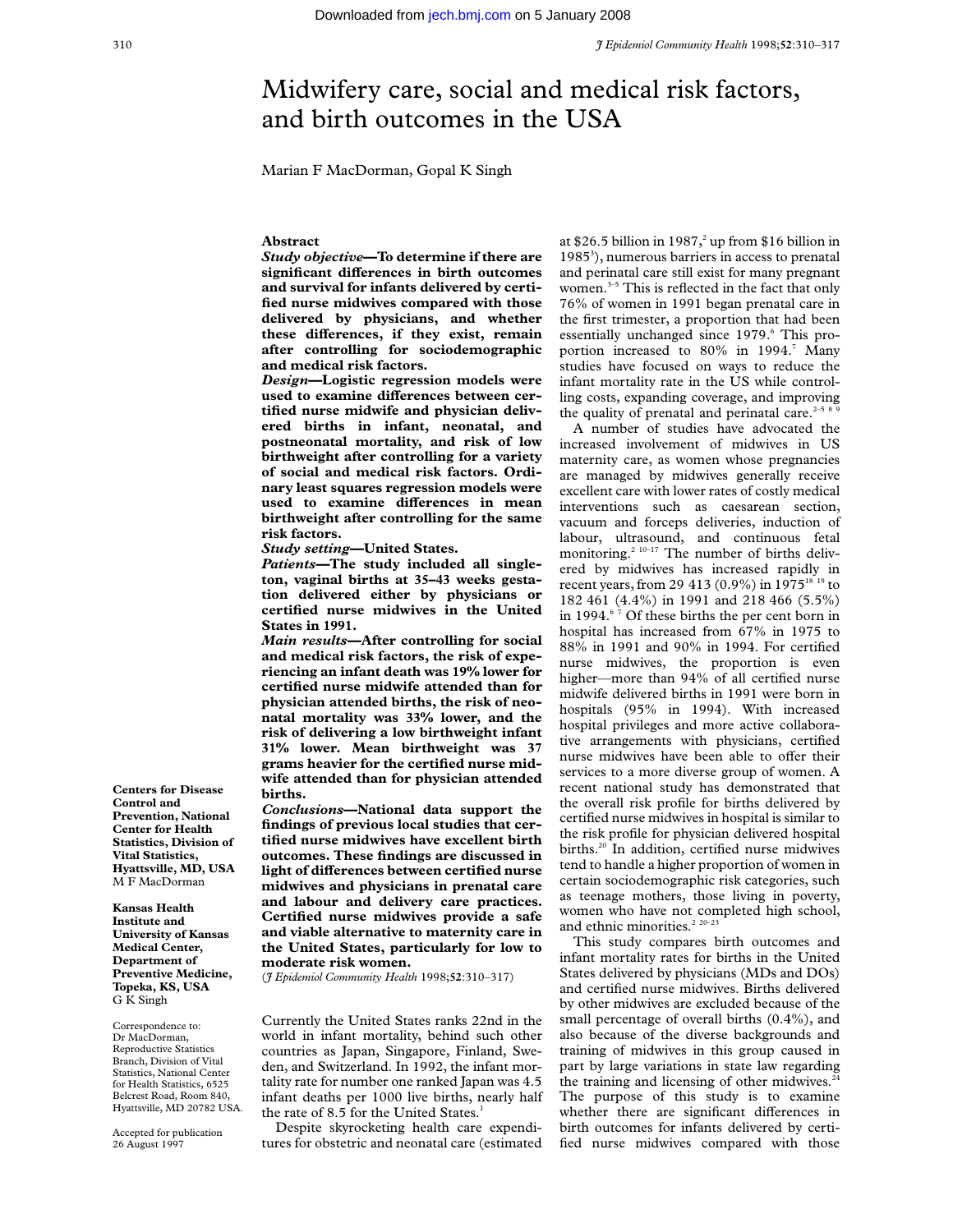*Table 1 Characteristics of physician and certified nurse midwife delivered births: United States, 1991*

|                                                                             | All deliveries |                         | Singleton, vaginal deliveries 35-43<br>weeks gestation |                            |  |
|-----------------------------------------------------------------------------|----------------|-------------------------|--------------------------------------------------------|----------------------------|--|
|                                                                             | Physician      | Certified nurse midwife | Physician                                              | Certified nurse<br>midwife |  |
| Number of births                                                            | 3892192        | 167706                  | 2634550                                                | 153194                     |  |
| Per cent of total births*                                                   | 94.7           | 4.1                     | 93.2                                                   | 5.4                        |  |
| Infant mortality rate <sup>+</sup>                                          | 8.8            | 4.1                     | 3.6                                                    | 3.1                        |  |
| Neonatal mortality rate+                                                    | 5.6            | 1.6                     | 1.2                                                    | 0.8                        |  |
| Postneonatal mortality rate+                                                | 3.2            | 2.5                     | 2.4                                                    | 2.3                        |  |
| Low birthweight $($ < 2 500 g) $(\%)$                                       | 7.3            | 3.2                     | 3.5                                                    | 2.5                        |  |
| Mean birthweight                                                            | 3333           | 3404                    | 3390                                                   | 3416                       |  |
| Preterm birth (%)                                                           | 11.0           | 7.2                     | 6.0                                                    | 5.0                        |  |
| Mean weeks of gestation                                                     | 39.1           | 39.5                    | 39.4                                                   | 39.5                       |  |
| Delivered in hospital (%)                                                   | 99.7           | 94.3                    | 99.6                                                   | 94.1                       |  |
| Single births (%)                                                           | 97.5           | 99.6                    | 100.0                                                  | 100.0                      |  |
| Vaginal deliveries (includes vaginal births                                 |                |                         |                                                        |                            |  |
| after caesarean section) (%)                                                | 76.2           | 99.4+                   | 100.0                                                  | 100.0                      |  |
| Non-Hispanic white (%)                                                      | 64.5           | 51.4                    | 65.3                                                   | 52.0                       |  |
| Non-Hispanic black (%)                                                      | 16.3           | 18.8                    | 15.5                                                   | 18.4                       |  |
| Asian and Pacific Islander (%)                                              | 3.5            | 3.7                     | 3.7                                                    | 3.7                        |  |
| American Indian (%)                                                         | 0.9            | 3.1                     | 0.9                                                    | 3.1                        |  |
| Hispanic (%)                                                                | 14.9           | 23.1                    | 14.8                                                   | 23.0                       |  |
| Maternal age <20 years (%)                                                  | 12.7           | 17.2                    | 13.3                                                   | 16.9                       |  |
| Maternal age 35+ years (%)                                                  | 9.4            | 8.3                     | 8.6                                                    | 8.5                        |  |
| Birth order 4+ (%)                                                          | 10.4           | 12.9                    | 10.7                                                   | 12.8                       |  |
| Unmarried (%)                                                               | 29.1           | 38.5                    | 29.0                                                   | 38.0                       |  |
| Smokers (%)                                                                 | 17.8           | 18.3                    | 17.7                                                   | 18.0                       |  |
| Maternal education $\leq$ 12 years (%)                                      | 23.3           | 32.3                    | 23.6                                                   | 31.8                       |  |
| Maternal education 16+ years (%)                                            | 18.3           | 14.3                    | 18.4                                                   | 14.8                       |  |
| Prenatal care began in 2nd or 3rd trimester                                 |                |                         |                                                        |                            |  |
| $(\%)$ or no care                                                           | 23.1           | 34.2                    | 23.1                                                   | 33.4                       |  |
| No prenatal care (%)                                                        | 1.8            | 2.2                     | 1.7                                                    | 2.0                        |  |
| Medical risk factors/delivery complications                                 |                |                         |                                                        |                            |  |
| Abruptio placenta (%)                                                       | 0.6            | 0.2                     | 0.2                                                    | 0.1                        |  |
| Breech/malpresentation (%)                                                  | 4.0            | 0.4                     | 0.5                                                    | 0.3                        |  |
| Fetal distress (%)                                                          | 4.4            | 1.7                     | 2.1                                                    | 1.6                        |  |
| Hydramnios/oligohydramnios                                                  | 0.7            | 0.5                     | 0.5                                                    | 0.5                        |  |
| Precipitous labour (<3 hours) (%)                                           | 1.8            | 2.8                     | 2.2                                                    | 2.8                        |  |
|                                                                             | 3.3            | 3.4                     | 2.4                                                    | 3.3                        |  |
| Premature rupture of membrane (>12 hours) (%)<br>Seizures during labour (%) | 0.04           | 0.02                    | 0.02                                                   | 0.02                       |  |

Missing data were excluded when computing percent distributions. Source: National Linked Birth/Infant Death data set, 1991 birth cohort. \*An additional 51 161 births or 1.2% of the total were delivered by attendants other than physicians and certified nurse midwives. These included other midwives (0.4%), and other and unknown persons. †Rate per 1000 live births. ‡In 1991, 959 births were reported with attendant at birth as certified nurse midwives and method of delivery as caesarean section. These probably refer to births where the initial attendant was a certified nurse midwife, but because of complications the birth had to be transferred to a physician to perform a caesarean section, and the attendant item on the birth certificate was not updated. As the multivariate analysis is limited to vaginal deliveries, the results of the study are not affected.

delivered by physicians, and whether these differences, if they exist, remain even after controlling for sociodemographic and medical risk factors.

### **Methods**

DATA

This study uses data from the national linked birth/infant death data set for the 1991 birth cohort. In this data set, the death certificate is linked with the corresponding birth certificate for each infant who dies in the United States. The purpose of the linkage is to use the many additional variables available from the birth certificate in infant mortality analysis. Information on all of the approximately 4 million live births in the US each year is also included. For the 1991 birth cohort, 97.7% of US infant death certificates were successfully matched to their birth certificates.<sup>25</sup>

The descriptive analysis examines all US births as well as singleton, vaginal deliveries at 35–43 weeks gestation, to provide a comparison group between the US population as a whole, and the subset of this population used for the logistic and ordinary least squares (OLS) regression models. For the logistic and OLS regression models, the analysis was restricted to singleton, vaginal deliveries at 35–43 weeks gestation. As certified nurse midwives do not

perform caesarean sections and perform fewer multiple deliveries than physicians (table 1), limiting the analysis to singleton, vaginal deliveries provided a more meaningful comparison of outcomes between physician and certified nurse midwife delivered births. A period of gestation of 35–43 weeks includes all term births as well as those  $\pm$  2 weeks from term. Although midwifery protocols vary, in general women who present in labour at gestational ages remote from term are transferred to physician care.16 26–28 The restriction of the multivariate analysis to 35–43 weeks of gestation was carried out to minimise possible bias resulting from high rates of patient transfer at gestational ages remote from term, and to provide a comparison group of physician delivered births that would be more similar to the types of cases midwives typically handle.

A sample of births was used for the multivariate analysis, as it is impractical and costly (in terms of computer processing time) to perform a multivariate regression analysis on all 4.1 million birth records given that this large a data set is not needed to explore the required statistical relations. Thus a smaller data set was created which included 100% of the eligible certified nurse midwife delivered births (153 194), together with a 25% random sample of physician delivered births (686 644).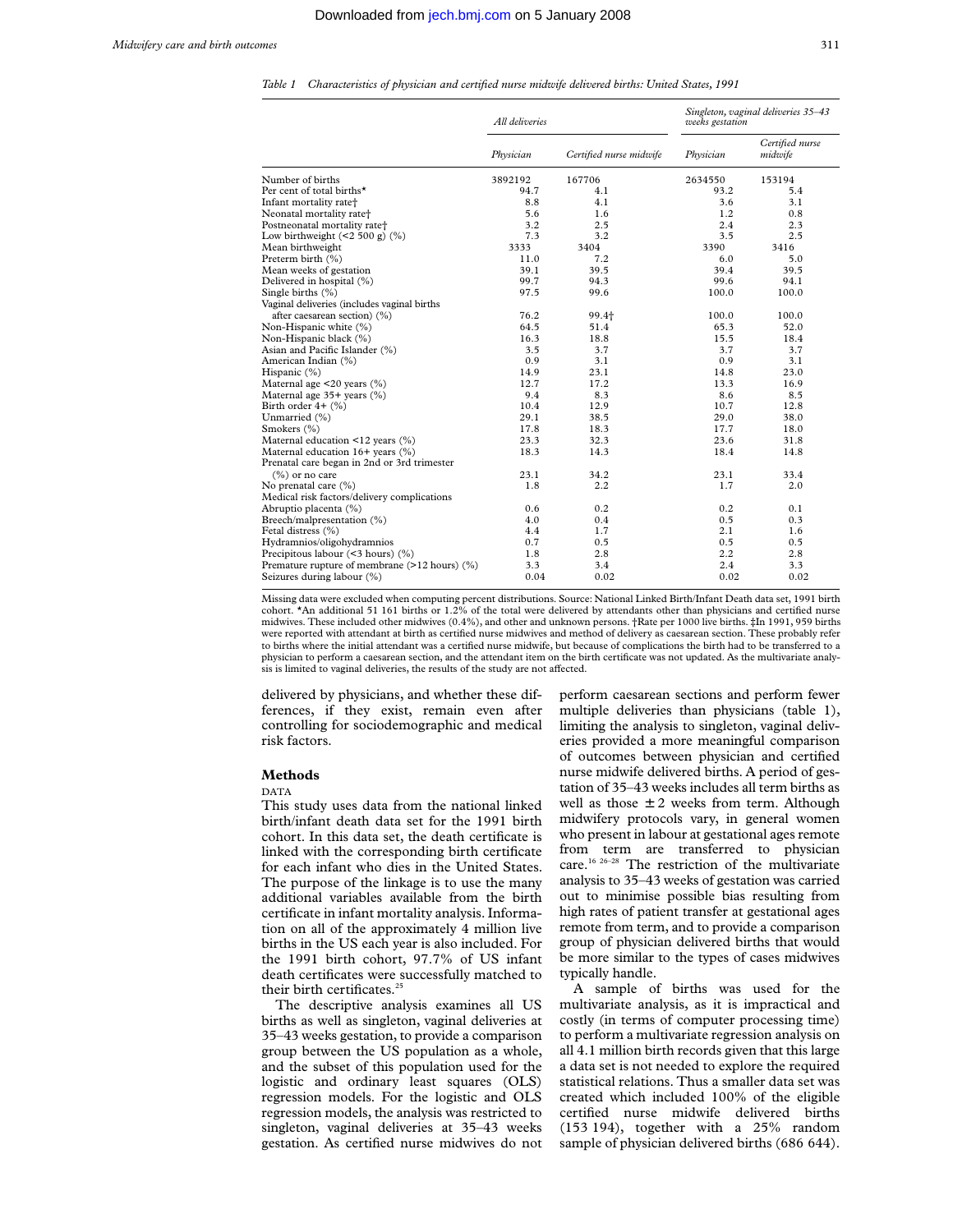## VARIABLES

The dependent variables in this study were infant, neonatal, and postneonatal mortality, low birthweight, and mean birthweight. Differences in these five dependent variables were modelled as functions of sociodemographic, health, and medical risk factors and complications. Sociodemographic and health risk factors examined included birth attendant, maternal age, race, education, marital status, birth order, month of pregnancy prenatal care began, and gestational age. Medical risk factors and complications refer to a number of new checkbox items added to the US birth certificate in 1989, eliciting information on medical risk factors of the pregnancy and complications of labour or delivery, or both. Only those risk factors that had a statistically significant effect on birth outcomes were included in the models. Factors included were hydramnios/ oligohydramnios, abruptio placenta, breech/ malpresentation, fetal distress, precipitous labour (<3 hours), premature rupture of membrane (>12 hours), and seizures during labour. All variables were measured as categorical variables as shown in table 2.

Data on birth attendant comes from the "Attendant's name and title" item from the birth certificate, and is designed to elicit the name and title of the person who actually delivered the baby. The person who provided the prenatal care may or may not be the same person, although in many instances they are one and the same. Under reporting of midwife attended births has also been found, particularly among midwives who work for physicians. About six per cent of certified nurse midwives who attended births reported that they were not listed as the birth attendant on the birth certificate.<sup>29</sup>

All variables were reported by all US states except for maternal education and maternal smoking during pregnancy. In 1991, data on maternal educational attainment was reported for all areas except Upstate New York (excluding New York City) and Washington State. These two areas taken together comprised 5.8% of total US births. Data on maternal smoking during pregnancy was reported for all areas except California, Indiana, New York, and South Dakota (26.9% of total US births). For educational attainment, separate multivariate analyses were conducted excluding the non-reporting states, and including all US states, but with missing values for maternal education coded to a separate covariate category. As the results from the two analyses were very similar, it was decided to include all US states in the final analysis. For the smoking variable, the per cent of records with unknown responses was deemed to be too high, and the variable was excluded from the final multivariate analyses, although it was included in preliminary analyses (data not shown). As the proportion of women who smoked during pregnancy was quite similar between the physician and certified nurse midwife groups, the exclusion of this variable from the final analysis did not significantly change the relations

#### KEY POINTS

- Adjusted infant and neonatal mortality odds ratios were lower for certified nurse midwife than for physician delivered births.
- The risk of low birthweight was lower, and mean birthweight was higher for certified nurse midwife than for physician delivered births.
- $\bullet$  Differences between physicians and certified nurse midwives in prenatal, labour, and delivery care practices may explain in part the differential outcomes.

between birth attendant and birth outcomes shown below.

Although the quality of data reported on birth certificates is generally considered to be quite reliable, questions have been raised about data accuracy for a few specific variables. Although questions have been raised in the past about the quality of gestational age data from birth certificates,<sup>30</sup> data quality has improved substantially since 1989 when a separate item on clinical estimate of gestation was added to the birth certificate, and a consistency check between period of gestation computed from the date of last menstrual period, period of gestation based on the clinical estimate, and birthweight was implemented.<sup>31</sup> Because of these and other measures, the per cent of birth records with not stated gestational age fell from 4.3% in 1988 to 1.0% in 1991,<sup>32</sup> and records with highly implausible values (that is, 20 weeks gestation and 4000 grams birthweight) have been either corrected or assigned to not stated.<sup>31</sup> Any remaining inaccuracies are unlikely to be differentially reported by birth attendant.

Studies comparing the reporting of the checkbox items on medical risk factors and complications of labour/delivery to medical records have found substantial under reporting of these variables.<sup>33-35</sup> However, all of these studies were conducted within the first year or two of the implementation of the new birth certificate, and some authors felt that reporting was likely to improve as medical personnel became more familiar with the new form.<sup>34</sup> Still, some degree of under reporting of these items is likely in the current analysis. However, as the birth certificates for hospital deliveries, which comprise the vast majority of physician and certified nurse midwife births, are probably filled out by the same medical records staff regardless of birth attendant, there is no evidence to support the notion of substantial bias between physician and certified nurse midwife groups in completeness of reporting of these items.

## STATISTICAL METHODS

Multivariate logistic regression was used to examine the risk of infant, neonatal, and postneonatal mortality and low birthweight for singleton, vaginal births at 35–43 weeks gestation delivered by physicians and certified nurse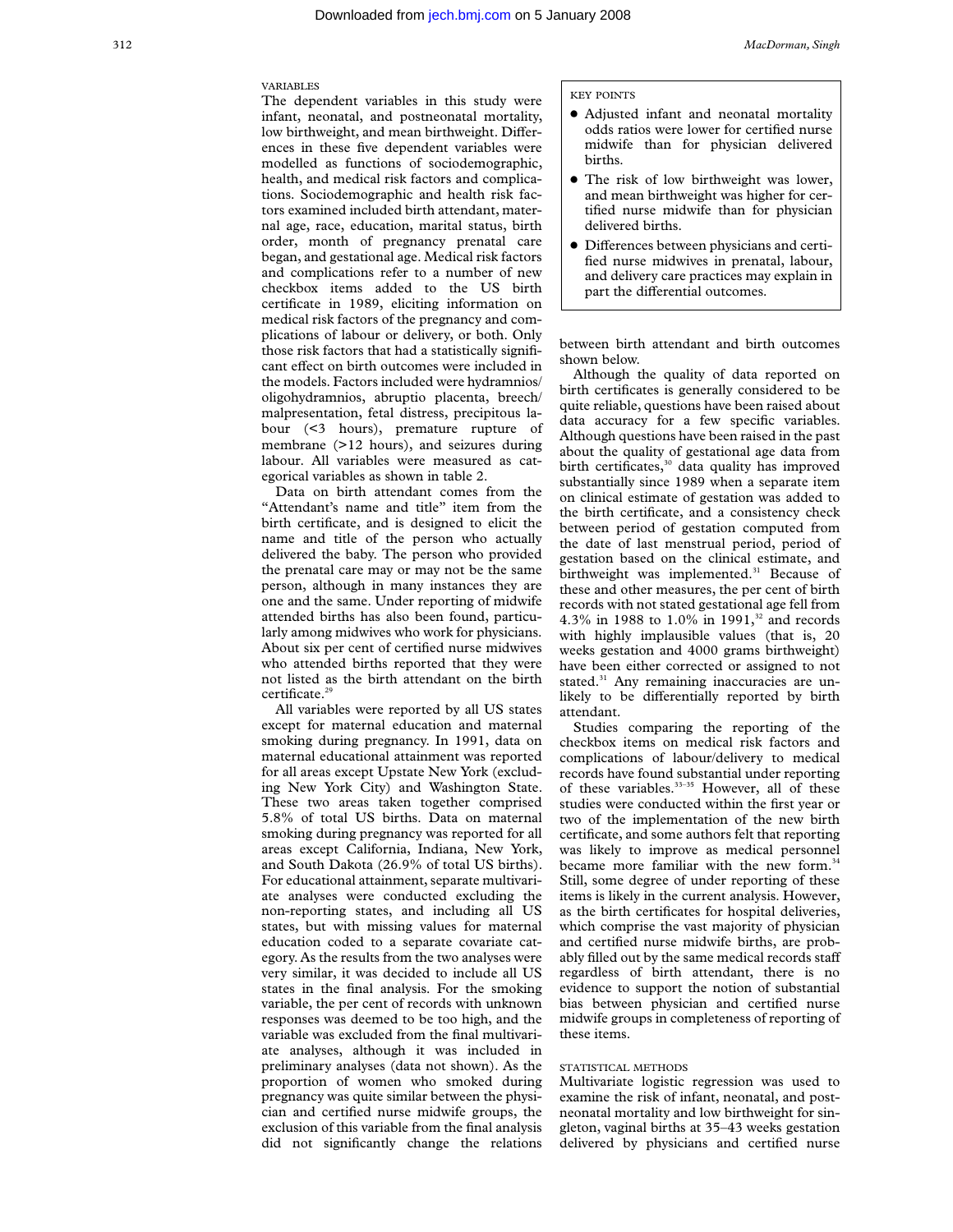midwives, while controlling for sociodemographic and medical risk factors. Ordinary least squares regression was used to examine birthweight differences for births delivered by physicians compared with certified nurse midwives, while controlling for the same sociodemographic, health and medical risk factors, and complications. The parameters in the logistic model were estimated by the maximum likelihood method using the LOGISTIC procedure; those in the ordinary least squares model were estimated using the REG procedure of SAS, Version 6.

For each of the five dependent variables, three sets of regression models are presented. Model 1 presents the unadjusted odds ratios for each of the predictors (including birth attendant). Model 2 shows the effect of birth attendant when race/ethnicity, maternal age, birth order, marital status, maternal education, prenatal care, and gestational age are included in the model. Model 3 shows the adjusted dif-

Table 2 Logistic regressions showing crude and adjusted differentials in risk of infant mortality between physician and certified nurse midwife delivered *singleton, vaginal births 35–43 weeks gestation: United States, 1991 (n=810 790)*

|                                           | Model 1†  |               | Model 2‡     |              |           | Model 3f      |  |
|-------------------------------------------|-----------|---------------|--------------|--------------|-----------|---------------|--|
| Covariate                                 | <b>OR</b> | 95% CI        | ΟR           | 95% CI       | OR        | 95% CI        |  |
| Attendant at delivery                     |           |               |              |              |           |               |  |
| Physician                                 | 1.00      |               | 1.00         |              | 1.00      |               |  |
| Certified nurse midwife                   | 0.87      | (0.73, 1.03)  | $0.80*$      | (0.67, 0.95) | $0.81*$   | (0.68, 0.96)  |  |
| Race/ethnicity                            |           |               |              |              |           |               |  |
| Non-Hispanic White                        | 1.00      |               | 1.00         |              | 1.00      |               |  |
| Black                                     | $1.71***$ | (1.56, 1.87)  | $1.12*$      | (1.01, 1.24) | $1.13*$   | (1.02, 1.25)  |  |
| American Indian                           | $2.03**$  | (1.58, 2.60)  | $1.54***$    | (1.17, 2.01) | $1.52**$  | (1.16, 1.99)  |  |
| Asian                                     | 0.97      | (0.78, 1.20)  | 0.92         | (0.75, 1.14) | 0.94      | (0.76, 1.16)  |  |
| Hispanic                                  | 0.93      | (0.83, 1.04)  | $0.67**$     | (0.59, 0.75) | $0.68**$  | (0.61, 0.77)  |  |
| Maternal age, (y)                         |           |               |              |              |           |               |  |
| 20                                        | $1.67***$ | (1.53, 1.84)  | $1.33**$     | (1.19, 1.49) | $1.35***$ | (1.21, 1.51)  |  |
| $20 - 34$                                 | 1.00      |               | 1.00         |              | 1.00      |               |  |
| $35+$                                     | 0.90      | (0.78, 1.03)  | 0.90         | (0.78, 1.04) | 0.89      | (0.77, 1.03)  |  |
| Live birth order                          |           |               |              |              |           |               |  |
| 1                                         | 0.75      | (0.69, 0.81)  | $0.65***$    | (0.60, 0.71) | $0.65**$  | (0.59, 0.70)  |  |
| $2 - 3$                                   | 1.00      |               | 1.00         |              | 1.00      |               |  |
| $4+$                                      | $1.31***$ | (1.17, 1.45)  | $1.19***$    | (1.06, 1.32) | $1.18***$ | (1.06, 1.32)  |  |
| Unknown                                   | 1.18      | (0.68, 2.04)  | 1.01         | (0.58, 1.74) | 1.00      | (0.58, 1.73)  |  |
| <b>Marital Status</b>                     |           |               |              |              |           |               |  |
| Married                                   | 1.00      |               | 1.00         |              | 1.00      |               |  |
| Unmarried                                 | $1.81**$  | (1.68, 1.95)  | $1.32**$     | (1.21, 1.45) | $1.31***$ | (1.20, 1.44)  |  |
| Maternal education, (y)                   |           |               |              |              |           |               |  |
| $0 - 11$                                  | $1.48**$  | (1.36, 1.61)  | $1.28**$     | (1.16, 1.41) | $1.28**$  | (1.16, 1.40)  |  |
| 12                                        | 1.00      |               | 1.00         |              | 1.00      |               |  |
| $13+$                                     | $0.63**$  | (0.57, 0.70)  | $0.73**$     | (0.66, 0.81) | $0.73**$  | (0.66, 0.81)  |  |
| Unknown                                   | $3.27**$  | (1.20, 1.74)  | $1.42**$     | (1.18, 1.71) | $1.39**$  | (1.15, 1.67)  |  |
| Prenatal care began                       |           |               |              |              |           |               |  |
| Ist trimester                             | 1.00      |               | 1.00         |              | 1.00      |               |  |
| Late or no prenatal care                  | $1.66***$ | (1.53, 1.79)  | $1.27**$     | (1.17, 1.38) | $1.26***$ | (1.16, 1.37)  |  |
| Unknown                                   | $1.42**$  | (1.19, 1.70)  | 1.34         | (1.06, 1.70) | $1.32*$   | (1.04, 1.67)  |  |
| Gestational age                           |           |               |              |              |           |               |  |
| 35-36 weeks                               | $3.05**$  | (2.74, 3.40)  | $2.61***$    | (2.34, 2.91) | $2.50**$  | (2.23, 2.79)  |  |
| 37-38 weeks                               | $1.53**$  | (1.40, 1.67)  | $1.45***$    | (1.32, 1.58) | $1.43**$  | (1.31, 1.56)  |  |
| 39-41 weeks                               | 1.00      |               | 1.00         |              | 1.00      |               |  |
| 42-43 weeks                               | $1.24***$ | (1.09, 1.42)  | $1.16*$      | (1.01, 1.33) | 1.15      | (1.00, 1.32)  |  |
| Hydramnios/oligohydramnios                |           |               |              |              |           |               |  |
| No                                        | 1.00      |               |              |              | 1.00      |               |  |
| Yes                                       | $5.99**$  | (4.74, 7.56)  |              |              | $5.07**$  | (4.00, 6.43)  |  |
| Unknown<br>Abruptio placenta              | 0.99      | (0.84, 1.16)  |              |              | 1.02      | (0.85, 1.21)  |  |
| No                                        | 1.00      |               |              |              | 1.00      |               |  |
| Yes                                       | $4.05***$ | (2.76, 5.94)  |              |              | $2.83**$  | (1.92, 4.17)  |  |
| Unknown                                   | 1.15      | (0.86, 1.54)  |              |              | 1.19      |               |  |
| Breech/malpresentation                    |           |               |              |              |           | (0.84, 1.68)  |  |
| No                                        | 1.00      |               |              |              | 1.00      |               |  |
| Yes                                       | $3.50**$  | (2.64, 4.64)  |              |              | $3.21**$  | (2.42, 4.25)  |  |
| Unknown                                   | 1.15      | (0.86, 1.55)  |              |              |           |               |  |
| Fetal distress                            |           |               |              |              |           |               |  |
| No                                        | 1.00      |               |              |              | 1.00      |               |  |
| Yes                                       | $1.69**$  | (1.37, 2.07)  |              |              | $1.59**$  | (1.29, 1.96)  |  |
| Unknown                                   | 0.99      | (0.86, 1.13)  |              |              | 1.00      | (0.85, 1.17)  |  |
| Precipitous labour (<3 hours)             |           |               |              |              |           |               |  |
| No                                        | 1.00      |               |              |              | 1.00      |               |  |
| Yes                                       | $1.52**$  | (1.24, 1.86)  |              |              | 1.25      | (1.02, 1.54)  |  |
| Unknown                                   | 1.15      | (0.86, 1.55)  |              |              |           |               |  |
| Premature rupture of membrane (>12 hours) |           |               |              |              |           |               |  |
| No                                        | 1.00      |               |              |              | 1.00      |               |  |
| Yes                                       | $1.50**$  | (1.23, 1.82)  |              |              | $1.28*$   | (1.05, 1.57)  |  |
| Unknown                                   | 1.15      | (0.86, 1.55)  |              |              |           |               |  |
| Seizures during labour                    |           |               |              |              |           |               |  |
| No                                        | 1.00      |               |              |              | 1.00      |               |  |
| Yes                                       | $5.06***$ | (1.75, 14.58) |              |              | $4.65***$ | (1.61, 13.48) |  |
| Unknown                                   | 1.14      |               |              |              |           |               |  |
| Model $\chi^2$                            |           |               | $1013.34***$ |              | 1238.81** |               |  |
| df                                        |           |               | 19           |              | 29        |               |  |
|                                           |           |               |              |              |           |               |  |

OR=odds ratio; CI=confidence intervals; \*p ≤0.05; \*\*p ≤0.01. Source: National Linked Birth/Infant Death Data Set, 1991 birth cohort. †Unadjusted for the effects of other covariates. #Adjusted for the effects of attendant at delivery, maternal age, race/ethnicity, marital status, education, live birth order, prenatal care, and gestation. §Adjusted for the effects of attendant at delivery, maternal age, race/ethnicity, marital status, education, live birth order, prenatal care, gestation, and medical risk factors. ¶The unknown categories for breech/malpresentation, meconium moderate/heavy, precipitous labour, premature rupture of membrane, and seizures during labour were a linear combination of the unknown category for abruptio placenta and were set to 0 in Model 3.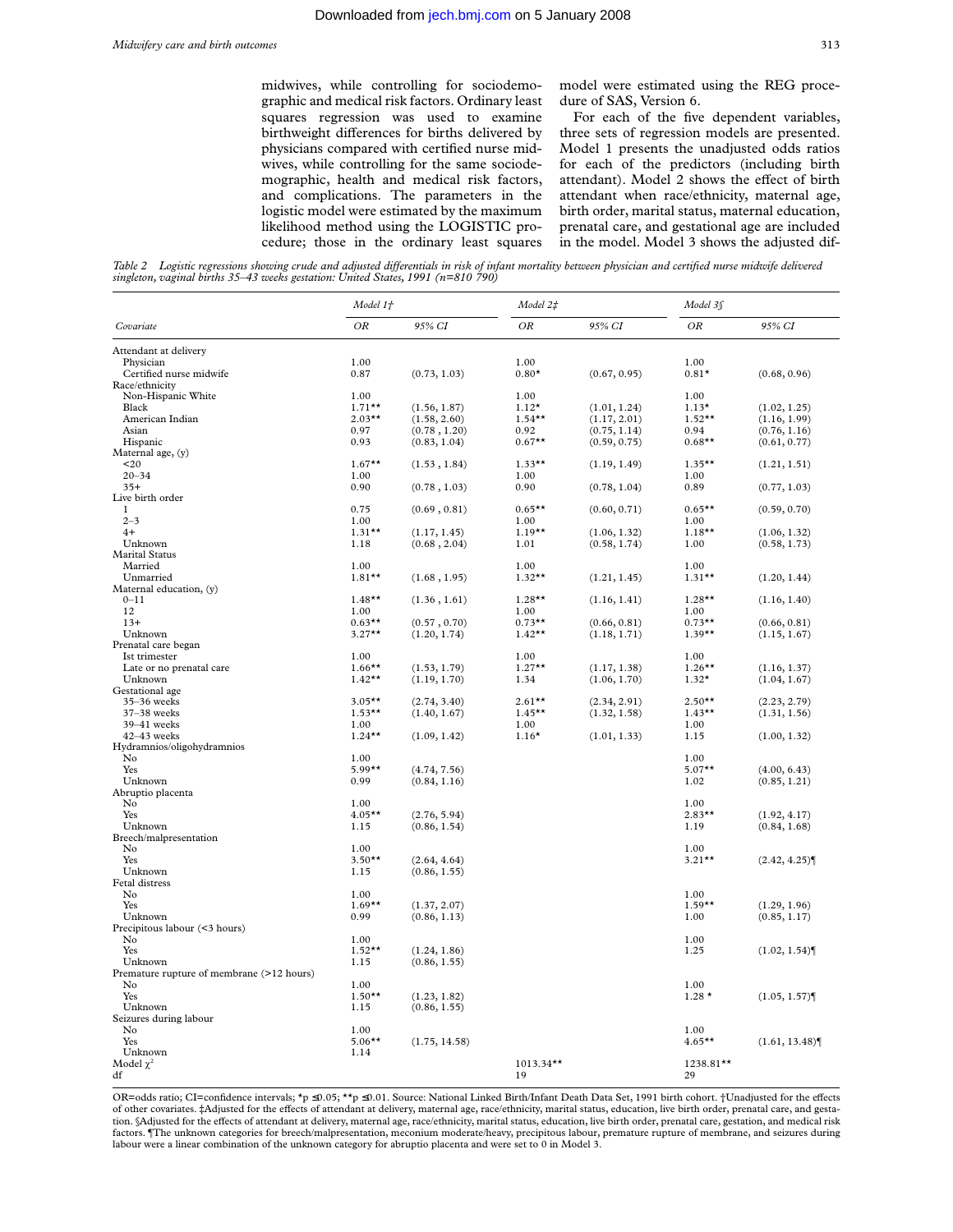ferentials in outcomes between physician and certified nurse midwife delivered births, when the medical risk factors and complications are included in addition to all of the covariates included in Model 2.

## **Results**

Table 1 shows the characteristics of US births by attendant at delivery. Overall, 94.7% of US births in 1991 were delivered by physicians, 4.1% by certified nurse midwives, 0.4% by other midwives, and 0.8% by other and unknown attendants. Certified nurse midwives delivered 94.3% of their births in hospital compared with 99.7% for physicians. The infant mortality rate was 53.4% lower for births delivered by certified nurse midwives than for births delivered by physicians, although this differential was reduced to 13.9% when the analysis was restricted to singleton, vaginal deliveries at 35–43 weeks of gestation. This subgroup included 67.7% of the physician attended births and 91.3% of the midwife delivered births in the US.

The per cent of low birthweight and preterm births was substantially higher for physician than for certified nurse midwife deliveries although the difference was greatly reduced when only singleton vaginal deliveries at 35–43 weeks of gestation were examined. For this subgroup, mean birthweight was 26 grams higher, and mean gestational age 0.1 week longer for certified nurse midwife than for physician deliveries.

When the sociodemographic characteristics of births are examined, a greater percentage of certified nurse midwife than physician deliveries involve mothers who are at increased risk for poor birth outcomes. A higher proportion of the certified nurse nidwife deliveries occur among black women, American Indians, teenagers, women with three or more previous births, unmarried women, those with less than a high school education, and those with late or no prenatal care. Certified nurse midwives also attended a higher percentage of births to Hispanic origin mothers than did physicians. These mothers generally have relatively good outcomes despite a higher prevalence of sociodemographic risk factors.<sup>36</sup><sup>3</sup>

When the medical risk profile of physician and certified nurse midwife delivered births was examined, physicians attended more births with abruptio placenta, breech/malpresentation, fetal distress and hydramnios/oligohydramnios, while certified nurse midwives attended more women with precipitous labour and premature rupture of membrane. However, these differentials were greatly reduced when the analysis was restricted to singleton, vaginal deliveries 35–43 weeks of gestation. For this group, physicians attended a slightly higher proportion of births with abruptio placenta, breech/malpresentation, and fetal distress, while certified nurse midwives attended a slightly higher percentage of births with precipitous labour, and premature rupture of membranes.

DIFFERENTIALS IN INFANT MORTALITY

Table 2 shows the results of logistic regression analyses examining the effect of birth attendant and other covariates on infant mortality. In Model 1 the unadjusted risk of infant mortality was 13% lower for births delivered by certified nurse midwives than for births delivered by physicians. However, when the sociodemographic variables were controlled for in Model 2, the difference in infant mortality risk between physician and certified nurse midwife deliveries actually increased to 20% (that is, the risk of infant mortality was 20% lower for certified nurse midwife delivered births). This probably relates to the higher sociodemographic risk profile of the certified nurse midwife attended group (see table 1). In Model 3, this differential between certified nurse midwife and physician infant mortality risk was reduced to 19%, reflecting the slightly higher medical risk profile of physician attended births.

At the suggestion of an anonymous reviewer, an additional model was computed with terms for very low birthweight (<1500 g) and moderately low birthweight (1500–2499 g) substituted for the period of gestation terms in table 2-Model 3. Results were similar to those shown in table 2-Model 3 (odds ratio=0.83, 95% confidence intervals  $= 0.70, 0.98$ . As period of gestation is conceptually antecedent to birthweight, and as the models yielded similar results, the model shown in table 2 was retained in the final analysis.

When the effects of the other covariates on infant mortality were examined, the following characteristics were associated with increased risk of infant mortality in both unadjusted and adjusted models: black or American Indian race, teenage pregnancy, fourth or higher order births, non-marital childbearing, maternal education <12 years, late or no prenatal care, gestational age <39 weeks, hydramnios/oligohydramnios, abruptio placenta, breech/ malpresentation, fetal distress, precipitous labour, premature rupture of membrane, and seizures during labour. The increased risk of infant mortality associated with several of these variables was reduced substantially in Models 2 and 3 because of the combined effects of attendant and the other covariates. Gestational age of 42–43 weeks was associated with an increased risk of infant mortality in Model 1, but became statistically insignificant after other covariates were controlled in Model 3.

The unadjusted risk of infant mortality for Hispanic origin mothers was not initially different from that for white mothers. However, after covariates were adjusted in Models 2 and 3, the risk of infant mortality was about one third lower for Hispanic origin mothers. This is consistent with the empirical literature that reports favourable birth outcomes for Hispanic-Americans despite an increased prevalence of sociodemographic risk factors.<sup>36 37</sup> Characteristics associated with a reduced risk of infant mortality in both unadjusted and adjusted models included primiparity, and maternal educational attainment of 13 years or more.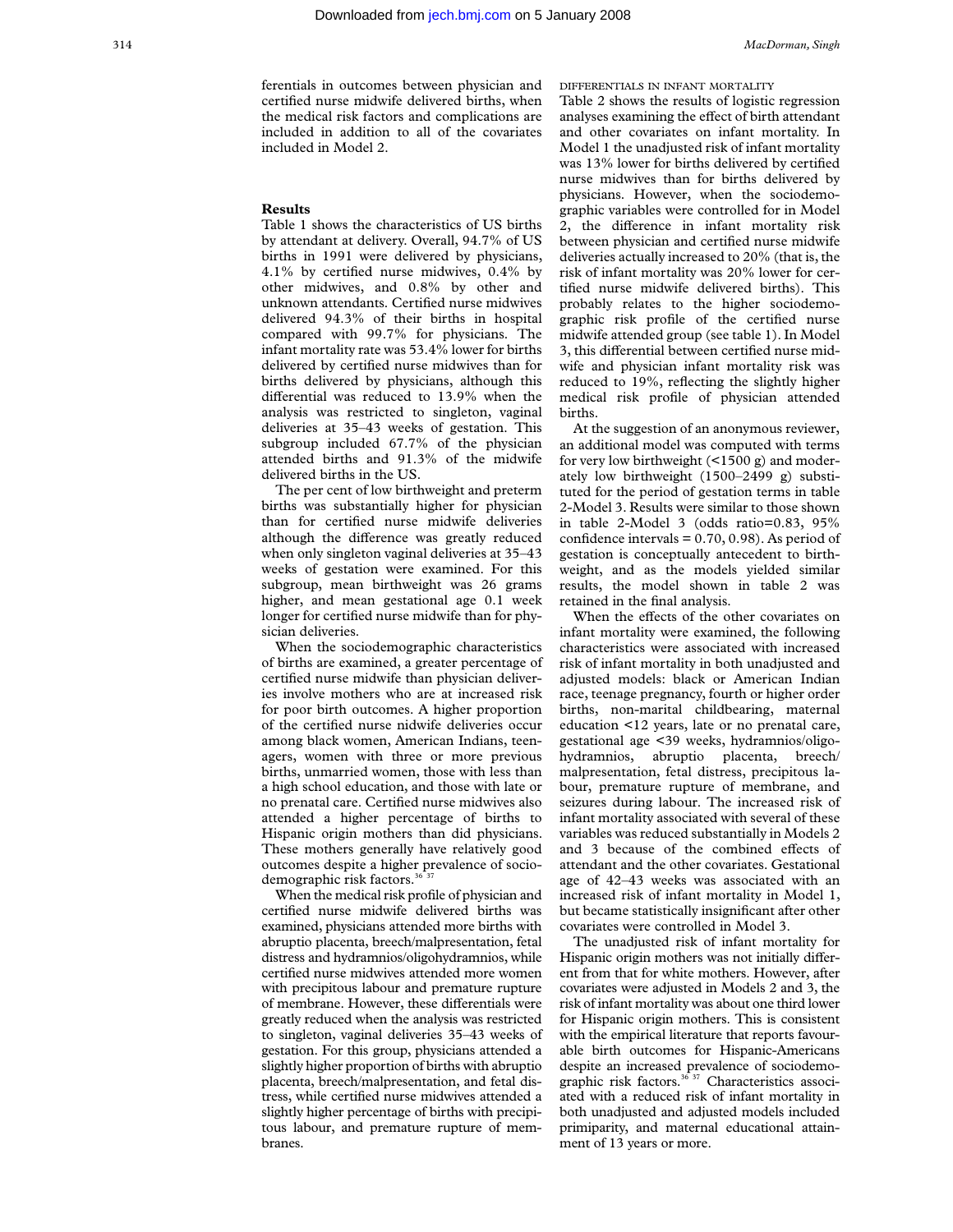*Table 3 Unadjusted and adjusted risks of adverse birth outcomes between physician and certified nurse midwife (CNM) delivered singleton, vaginal births 35-43 weeks gestation: United States, 1991*

|                                              | Model 1+  |              | Model 2‡   |              | Model 36  |              |
|----------------------------------------------|-----------|--------------|------------|--------------|-----------|--------------|
|                                              | ΟR        | 95% CI       | ΟR         | 95% CI       | OR        | 95% CI       |
| Infant mortality (logistic regression)       |           |              |            |              |           |              |
| Physician                                    | 1.00      |              | 1.00       |              | 1.00      |              |
| <b>CNM</b>                                   | 0.87      | (0.73, 1.03) | $0.80*$    | (0.67, 0.95) | $0.81*$   | (0.68, 0.96) |
| Neonatal mortality (logistic regression)     |           |              |            |              |           |              |
| Physician                                    | 1.00      |              | 1.00       |              | 1.00      |              |
| <b>CNM</b>                                   | $0.68*$   | (0.49, 0.95) | $0.66*$    | (0.47, 0.93) | $0.67*$   | (0.48, 0.94) |
| Postneonatal mortality (logistic regression) |           |              |            |              |           |              |
| Physician                                    | 1.00      |              | 1.00       |              | 1.00      |              |
| <b>CNM</b>                                   | 0.95      | (0.78, 1.16) | 0.86       | (0.71, 1.05) | 0.86      | (0.71, 1.05) |
| Low birthweight (logistic regression)        |           |              |            |              |           |              |
| Physician                                    | 1.00      |              | 1.00       |              | 1.00      |              |
| <b>CNM</b>                                   | $0.71***$ | (0.67, 0.76) | $0.69**$   | (0.65, 0.74) | $0.69**$  | (0.65, 0.73) |
|                                              | В         | SE(B)        | B          | SE(B)        | B         | SE(B)        |
| Mean birthweight (OLS regression)            |           |              |            |              |           |              |
| <b>CNM</b><br>(Physician=reference)          | $26.97**$ | 1.39         | $36.14***$ | 1.30         | $36.57**$ | 1.30         |

OR=odds ratio; CI=confidence intervals; B=unstandardised regression coefficient; \*p<0.05; \*\*p<0.01. †Unadjusted for the effects of attendant at delivery, maternal age, race/ethnicity, marital status, education, parity, prenatal care, and gestation. ‡Adjusted for the effects of attendant at delivery, maternal age, race/ethnicity, marital status, education, parity, prenatal care, and gestation. §Adjusted for the effects of attendant at delivery, maternal age, race/ethnicity, marital status, education, parity, prenatal care, gestation, and medical risk factors/complications.

DIFFERENTIALS IN NEONATAL AND

## POSTNEONATAL MORTALITY, LOW BIRTHWEIGHT, AND MEAN BIRTHWEIGHT

The first and second panels in table 3 examine neonatal and postneonatal mortality risks for physician and certified nurse midwife delivered births. As expected, the effect of attendant at delivery on birth outcome is more pronounced during the neonatal than the postneonatal period. In Model 1, the risk of neonatal mortality was 32% lower for births delivered by certified nurse midwife than for physician delivered births. This differential increased slightly to 33–34% when the various risk factors were controlled in Models 2 and 3. For postneonatal mortality, the unadjusted risk of 0.95 decreased to 0.86 in the adjusted models (see table 3), although the difference was not statistically significant in either model. The unadjusted risk of delivering a low birthweight infant was 29% lower for certified nurse midwife than for physician delivered births. This differential increased slightly to  $31\%$  in Models 2 and 3.

Table 3 also includes the results of ordinary least squares regressions examining the effects of birth attendant and other covariates on mean birthweight. In Model 1, the mean birthweight was 27 grams higher for certified nurse midwife delivered than for physician delivered births. This differential in mean birthweight increased to 36 grams in Model 2, and to 37 grams in Model 3.

## **Discussion**

Many studies have reported excellent birth outcomes for births delivered by midwives compared with physician delivered births. Many of these studies have shown the results for particular hospitals or birthing centres<sup>10-12</sup> <sup>14-16</sup> <sup>38</sup> while others have covered a wider geographical region.2 13 18–21 28 However, this is the first study known to us that examines mortality risks for all certified nurse midwife delivered births in the United States. For singleton, vaginal births at 35–43 weeks of gestation, the adjusted risk of infant mortality was 19% lower for certified nurse midwife than for physician attended births, the risk of neonatal mortality was 33% lower, and the risk of delivering a low birthweight infant was 31% lower. Mean birthweight was 37 grams higher for certified nurse midwife than for physician attended births. Differences in postneonatal mortality were not statistically significant.

## STRENGTHS AND LIMITATIONS OF THE STUDY

Strengths of this study include the comprehensive population based nature of the data set, which includes all births in the United States in 1991, and the large number of sociodemographic and medical risk factors examined. Limitations include the cross sectional nature of the data set, which provides information on the attendant who actually delivered the baby, but not a complete history of prenatal care and labour and delivery care providers. For the certified nurse midwife births it is probable that a midwife also provided much or all of the prenatal care, as transfers from physician to midwife care are rare. However, patients might be transferred from midwife to physician care during prenatal care or during labour if the midwife felt that the woman's medical condition necessitated a physician's care. The single datum available on birth attendant also fails to take into account the possibility of copractice or joint case management of births between physicians and certified nurse midwives. Although the vast majority of physicians who deliver babies are engaged in physician only practices,<sup>39</sup> a substantial minority of midwives are engaged in copractice with physicians.<sup>29</sup> In these cases it may be the involvement of the midwife, with her excellent patient education and emotional support,<sup>2 12 13 16</sup> which is important to better outcomes, rather than whether that involvement is exclusive of all other care providers. Still, the inability to account for the entire history of care providers has the potential to create bias in the comparison of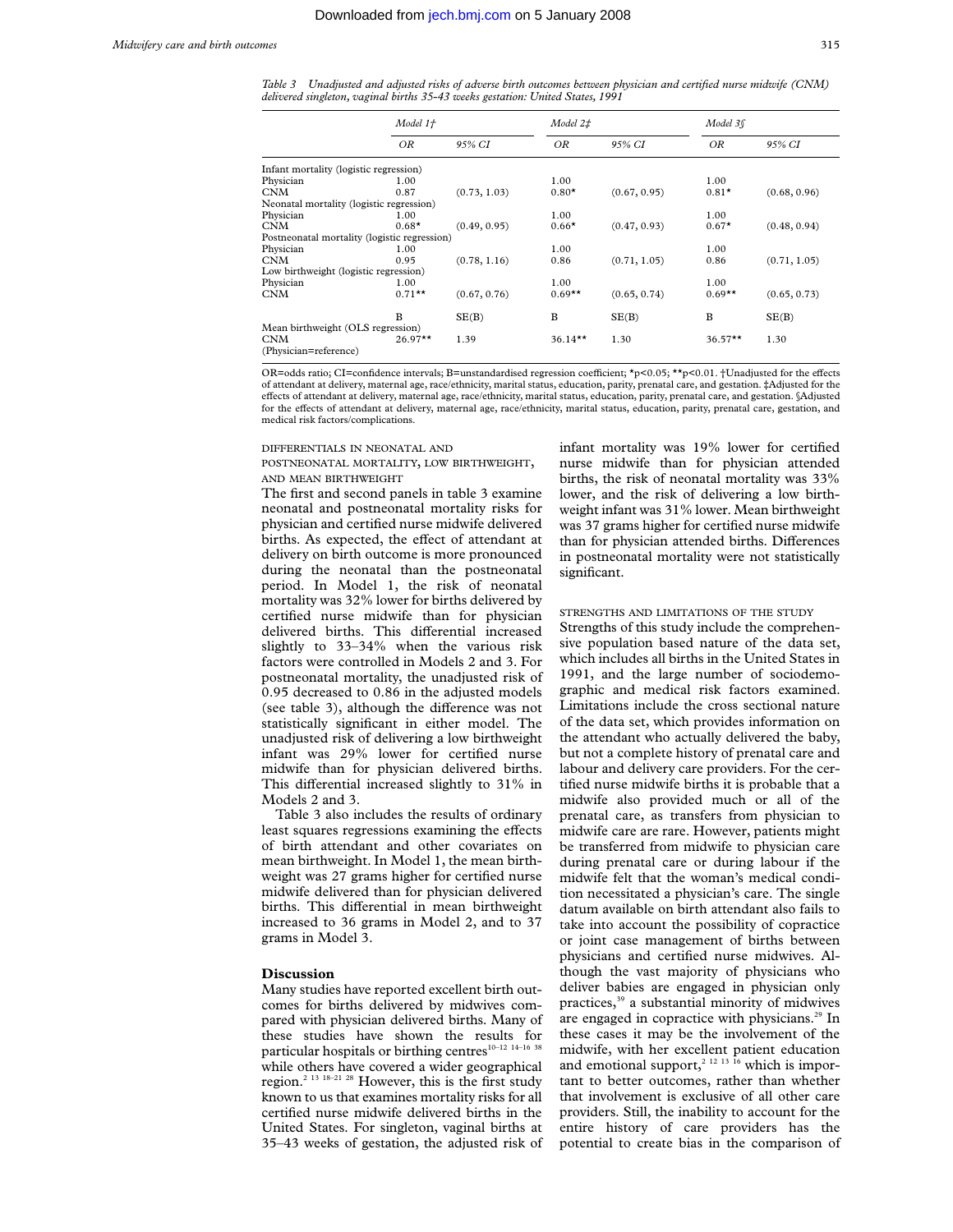birth outcomes between physician and certified nurse midwife groups.

Where possible, steps were taken to reduce the potential bias because of this lack of data. Besides statistical controls for many variables associated with patient transfer, the main step was to restrict the multivariate analysis to singleton, vaginal deliveries at 35–43 weeks of gestation, because rates of patient transfer are higher for multiple pregnancies and women delivering substantially before or after term.16 26–28 The exclusion of caesarean births from the sample also helps to reduce potential bias, because a high proportion of patients transferred from midwifery to physician care undergo caesarean section.<sup>28</sup> Although steps were taken where possible to minimise potential bias, some degree of bias may still be present, and may in part account for the differences in birth outcomes found in this study. It is reassuring to note, however, that many of the hospital or clinic-based studies in the literature were able to attribute outcomes for transferred patients to the attendant who provided the prenatal care, and still reported birth outcomes for certified nurse midwives that were as good as or better than those for physicians.<sup>11 14 28 38 40-42</sup>

## PRACTICE DIFFERENCES

Data limitations notwithstanding, there are also real differences in the approach to patient care between certified nurse midwives and physicians that might also help to explain the differences in birth outcomes found in this study. These can be divided into two areas: those relating to the provision of prenatal care services, and those relating to labour and delivery practices, although differences in prenatal care practices cannot account for the differences in birth outcomes for the 1.7% of physician attended and 2.0% of midwife attended births with no prenatal care.

As regards prenatal care, certified nurse midwives generally spend more time with patients during prenatal visits, and put more emphasis on patient counselling and education, establishing trust, and providing emotional support and empowerment to the pregnant woman.2 12 13 16 43–45 Although time use data on prenatal care are sparse, a recent small scale study found that certified nurse midwives spent an average of 49.3 minutes for an initial visit, and 29.3 minutes for return visits, compared with 29.8 and 14.6 minutes, respectively, for physicians.<sup>45</sup> A substantial portion of the increased time spent by nurse midwives in prenatal visits relates to patient counselling and education, as demonstrated in a study by Sculphome *et al* in which certified nurse midwives spent an average of eight minutes per visit on patient counselling and education, nine minutes on history and physical, six minutes on record review and charting, and 0.5 minutes on consultation.<sup>4</sup>

Recent studies have increasingly questioned the effectiveness of a purely biomedical model of prenatal care as a series of laboratory tests and interventions given at specified weeks of gestation.8 46 More important components of prenatal care seem to be lifestyle and behavioural advice, education about the birthing process, and emotional support.<sup>8 44 46-48</sup> A recent study on the relation of the content of prenatal care to the risk of low birthweight found that women who did not receive adequate prenatal advice and counselling were at an increased risk of delivering a low birthweight infant, but that no increased risk was associated with women who did not receive all of the recommended prenatal care procedures.47 In the results of an exhaustive literature review, the Office of Technology Assessment of the US Congress concluded that "Certified nurse midwives are more adept than physicians at providing services that depend on communication with patients and preventive actions."43 Another recent study on the content of prenatal care demonstrated that while all types of providers adhered closely to American College of Obstetricians and Gynecologists (ACOG) guidelines for the content of prenatal care visits, certified nurse midwives adhered most closely to the guidelines.<sup>49</sup>

Certified nurse midwives more often than physicians foster a more personalised approach to labour and delivery including encouraging women to ambulate during labour, encouraging alternative positions for delivery, allowing for intermittent rather than continuous fetal monitoring (necessary to allow for ambulation during labour), allowing food and drink during labour, and allowing women to deliver in a more relaxed non-clinical environment with the presence of family and friends.<sup>2 10 16</sup> An integral part of nurse midwifery care is providing emotional support and empowerment to women in labour and a personalised approach to the labour and delivery process that allows the woman to choose the type of experience she will have.<sup>12 13</sup> During labour and delivery, most certified nurse midwives are with their patients on a one on one basis during the entire labour and delivery process, in contrast with physician's care, which is more often episodic.<sup>2 43</sup> Studies have reported improved birth outcomes for women who received continuous emotional support during labour, including lower caesarean section rates, shorter durations of labour, and lower rates of anaesthesia and oxytocin use.48 50–52 Although biochemical mechanisms are not entirely clear, studies have reported an association between maternal anxiety and decreased uterine contractility and decreased uterine and placental blood flow.<sup>50</sup> Individualised care, better patient rapport and emotional support, and more time spent in prenatal counselling may help to explain in part the better outcomes for certified nurse midwife than physician births found in this study.

In conclusion, although significant gaps in data availability at the national level do exist, national data do support the findings of other local studies that certified nurse midwives have excellent birth outcomes, and provide a safe and viable alternative to maternity care in the United States, particularly for low and moderate risk women.

Funding: National Center for Health Statistics. Conflicts of interest: none.